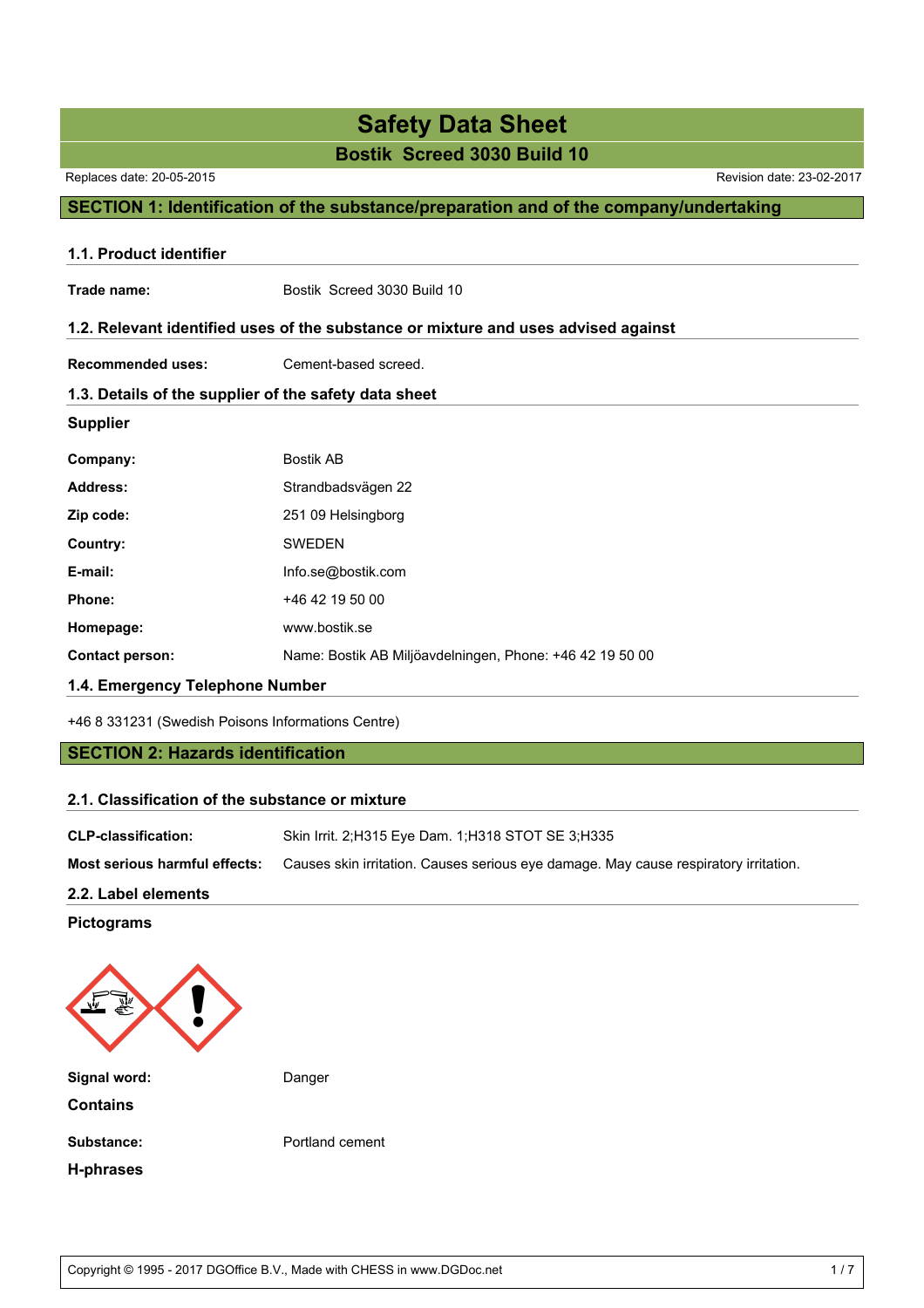## **Bostik Screed 3030 Build 10 Safety Data Sheet**

#### Replaces date: 20-05-2015

| H315             | Causes skin irritation.                                                                                                             |
|------------------|-------------------------------------------------------------------------------------------------------------------------------------|
| H318             | Causes serious eye damage.                                                                                                          |
| H335             | May cause respiratory irritation.                                                                                                   |
| P-phrases        |                                                                                                                                     |
| P <sub>102</sub> | Keep out of reach of children.                                                                                                      |
| P <sub>261</sub> | Avoid breathing dust/fume/gas/mist/vapours/spray.                                                                                   |
| P <sub>280</sub> | Wear protective gloves/protective clothing/eye protection/face protection.                                                          |
| P <sub>284</sub> | Wear respiratory protection.                                                                                                        |
| P302/352         | IF ON SKIN: Wash with plenty of soap and water.                                                                                     |
| P305/351/338     | IF IN EYES: Rinse cautiously with water for several minutes. Remove contact lenses, if present and easy<br>to do. Continue rinsing. |

#### **Supplemental information**

Tuotteen sisältämä sementti on kromivähennetty. Kromiallergiset henkilöt eivät saa työskennellä valmiiksi sekoitetun tuotteen kanssa. CONTENT KVARTS!

#### **2.3. Other hazards**

The cement is chrome reduced. Persons who are allergic to chrome should not use the ready to use mixture.

#### **SECTION 3: Composition/information on ingredients**

#### **3.2. Mixtures**

| Substance                   | <b>CAS</b> number | EC No      | <b>REACH Reg. No.</b> | Concentration | <b>Notes</b> | CLP-<br>classification                                    |
|-----------------------------|-------------------|------------|-----------------------|---------------|--------------|-----------------------------------------------------------|
| Quarts sand                 | 14808-60-7        | 238-878-4  |                       | l40 - 60%     |              |                                                           |
| <b>Aluminate</b><br>lcement | 65997-16-2        | l266-045-5 |                       | 20 - 40%      |              |                                                           |
| Portland cement             | 65997-15-1        | 1266-043-4 |                       | $1 - 10%$     |              | Skin Irrit. 2;H315<br>Eye Dam. 1; H318<br>ISTOT SE 3:H335 |
| Calcium<br>lcarbonate       | 1317-65-3         | 215-279-6  |                       | $1 - 10\%$    |              |                                                           |

Please see section 16 for the full text of H-phrases.

#### **SECTION 4: First aid measures**

#### **4.1. Description of first aid measures**

| Inhalation:          | Fresh air and rest. Rinse nose, mouth and throat with water. Consult a physician for specific<br>advice. Dust may irritate the respiratory tract.                  |  |  |  |  |
|----------------------|--------------------------------------------------------------------------------------------------------------------------------------------------------------------|--|--|--|--|
| Ingestion:           | Immediately give a couple of glasses of water or milk, provided the victim is fully conscious.<br>Get medical attention immediately.                               |  |  |  |  |
| <b>Skin contact:</b> | Wash skin with soap and water. Remove contaminated clothing.                                                                                                       |  |  |  |  |
| Eye contact:         | Remove any contact lenses and rinse with water for at least 15 minutes (keep the eyelids<br>open). Get medical attention promptly if symptoms occur after washing. |  |  |  |  |
| <b>Burns:</b>        | Flush with water until the pain stops and continue flushing for another 30 minutes.                                                                                |  |  |  |  |
| General:             | In the event of an accident, nausea or other effect, contact a doctor immediately.                                                                                 |  |  |  |  |

#### **4.2. Most important symptoms and effects, both acute and delayed**

Risk of serious damage to eyes.

Copyright © 1995 - 2017 DGOffice B.V., Made with CHESS in www.DGDoc.net 2 / 7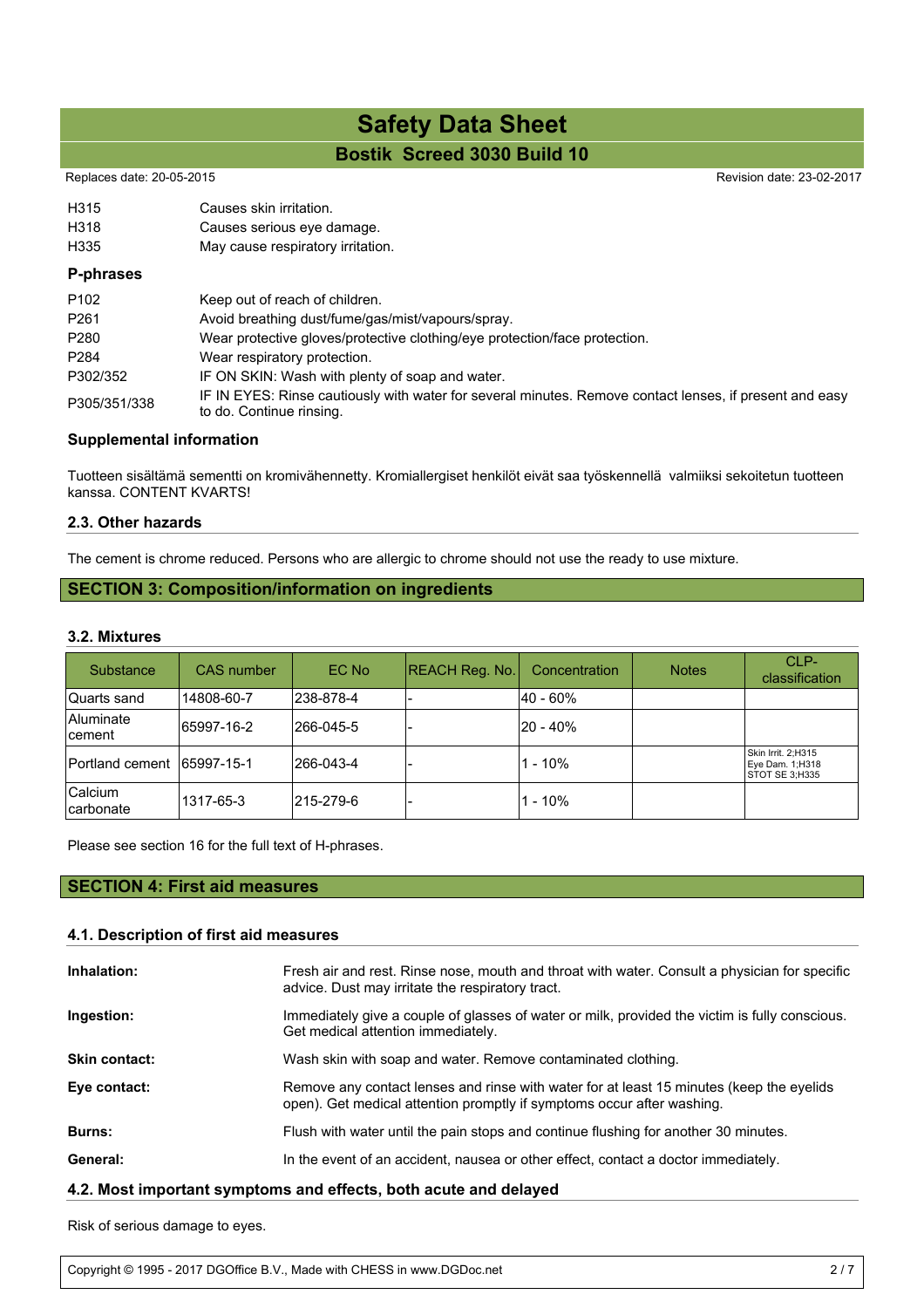#### **Bostik Screed 3030 Build 10**

Replaces date: 20-05-2015 **Replaces** date: 23-02-2017

#### **4.3. Indication of any immediate medical attention and special treatment needed**

Show this Material Safety Data Sheet to the doctor. To hospital if strong cough or vomiting occurs, or if larger quantity has been consumed.

#### **SECTION 5: Fire-fighting measures**

#### **5.1. Extinguishing media**

**Suitable extinguishing media:** Use extinguishing media appropriate for surrounding fire.

**Unsuitable extinguishing media:** No known

#### **5.2. Special hazards arising from the substance or mixture**

Carbon oxides and metal oxides are emitted in a fire.

#### **5.3. Advice for fire-fighters**

Wear respiratory protection with combination filter (dust and gas filter). Prevent discharges into the sewage system, watercourses or ground.

**Other Information:** Show this safety data sheet, if possible.

#### **SECTION 6: Accidental release measures**

#### **6.1. Personal precautions, protective equipment and emergency procedures**

**For non-emergency personnel:** Wear respirator if there is dust formation. Use suitable protective clothes, protective gloves and protective goggles. Avoid inhaling dust/mist.

**For emergency responders:** Wear respirator if there is dust formation.

#### **6.2. Environmental precautions**

Avoid generation and spreading of dust. Prevent discharge into the sewage system, due to the risk of blockage.

#### **6.3. Methods and material for containment and cleaning up**

Collect with vacuum cleaner or carefully sweep together and collect. Collect in containers and seal securely.

#### **6.4. Reference to other sections**

See section 13 for waste disposal. See Sections 7 and 8 for prevention.

**Other Information:** In the event of major emissions, contact the relevant authorities.

#### **SECTION 7: Handling and storage**

#### **7.1. Precautions for safe handling**

Good working hygiene must always be observed when handling product. The cement is chrome reduced. Persons who are allergic to chrome should not use the ready to use mixture.

#### **7.2. Conditions for safe storage, including any incompatibilities**

Keep containers tightly closed in closed original packaging. Store in a dry area.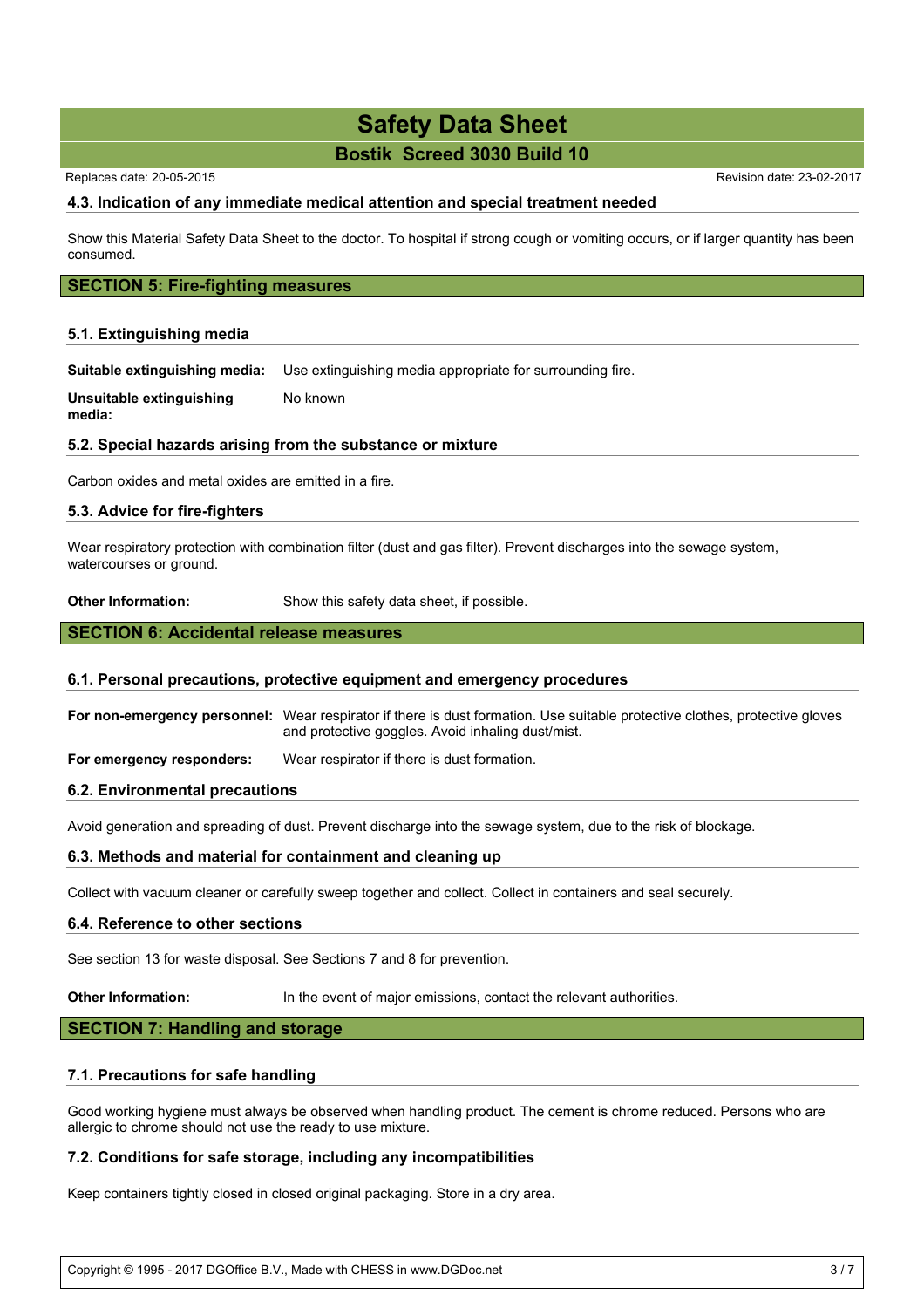**Bostik Screed 3030 Build 10**

Replaces date: 20-05-2015 Revision date: 23-02-2017

#### **7.3. Specific end use(s)**

See Product Data Sheet.

**Other Information:** EH40/2005 Workplace exposure limits incl. supplement from October 2007.

#### **SECTION 8: Exposure controls/personal protection**

#### **8.1. Control parameters**

#### **Occupational exposure limit**

| Time period<br>Substance name                                                                                                                                                                                                                                                                                                              |                                                                        | ppm                                                                                                                                                | mg/m3 | Comment | <b>Remarks</b> |  |  |
|--------------------------------------------------------------------------------------------------------------------------------------------------------------------------------------------------------------------------------------------------------------------------------------------------------------------------------------------|------------------------------------------------------------------------|----------------------------------------------------------------------------------------------------------------------------------------------------|-------|---------|----------------|--|--|
| 8h<br>Quarts sand                                                                                                                                                                                                                                                                                                                          |                                                                        |                                                                                                                                                    | 0.1   |         |                |  |  |
| <b>Measuring methods:</b>                                                                                                                                                                                                                                                                                                                  |                                                                        | Contains substances for which hygienic threshold values are stipulated.                                                                            |       |         |                |  |  |
| <b>Other Information:</b><br>EH40/2005 Workplace exposure limits incl. supplement from October 2007.<br>Observe local regulations.                                                                                                                                                                                                         |                                                                        |                                                                                                                                                    |       |         |                |  |  |
| 8.2. Exposure controls                                                                                                                                                                                                                                                                                                                     |                                                                        |                                                                                                                                                    |       |         |                |  |  |
| Personal precautions: Avoid skin contact with product, wipe up the pollution / spill as soon as<br><b>Exposure controls:</b><br>incurred. Provide training for employees to prevent exposure. Use personal protective<br>equipment as in Section 8.                                                                                        |                                                                        |                                                                                                                                                    |       |         |                |  |  |
| Appropriate engineering<br>Good working hygiene must always be observed when handling product. Technical<br>measures: Ensure adequate general ventilation standards. use process enclosures, local<br>controls:<br>exhaust ventilation or other engineering controls to keep worker exposure below any<br>recommended or statutory limits. |                                                                        |                                                                                                                                                    |       |         |                |  |  |
| eye/face protection:                                                                                                                                                                                                                                                                                                                       |                                                                        | Personal protective equipment, Use tight-fitting protective goggles.                                                                               |       |         |                |  |  |
| skin protection:                                                                                                                                                                                                                                                                                                                           |                                                                        | <b>Personal protective equipment, Wear appropriate clothing to prevent reasonably probable skin contact.</b>                                       |       |         |                |  |  |
| hand protection:                                                                                                                                                                                                                                                                                                                           |                                                                        | Personal protective equipment, Use suitable protective gloves made of nitrile rubber. Gloves must conform to EN 374.                               |       |         |                |  |  |
| respiratory protection:                                                                                                                                                                                                                                                                                                                    |                                                                        | <b>Personal protective equipment, Wear respirator if there is dust formation.</b>                                                                  |       |         |                |  |  |
| <b>Environmental exposure</b><br>controls:                                                                                                                                                                                                                                                                                                 | Prevent discharge into the sewage system, due to the risk of blockage. |                                                                                                                                                    |       |         |                |  |  |
| <b>Other Information:</b>                                                                                                                                                                                                                                                                                                                  |                                                                        | Pay attention to warning labels on the container. Information from supplier: Workplace and<br>work methods are designed to prevent direct contact. |       |         |                |  |  |

#### **SECTION 9: Physical and chemical properties**

#### **9.1. Information on basic physical and chemical properties**

| Parameter            | Value/unit           |  |  |
|----------------------|----------------------|--|--|
| State                | lPowder.             |  |  |
| Colour               | Grev                 |  |  |
| Odour                | No Smell             |  |  |
| Solubility           | Miscible with water. |  |  |
| Explosive properties | INo data             |  |  |
| Oxidising properties | INo data             |  |  |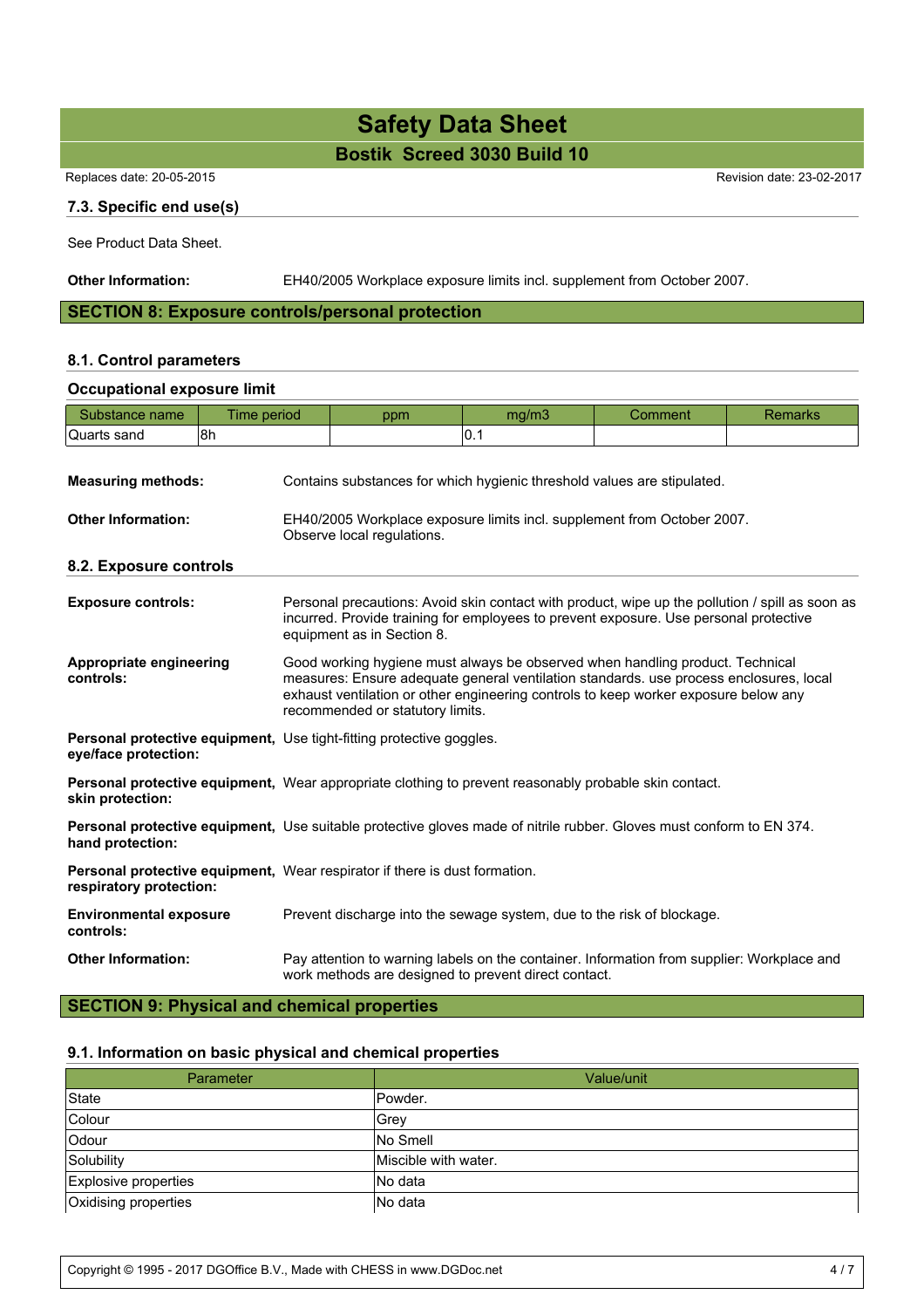### **Bostik Screed 3030 Build 10**

Replaces date: 20-05-2015 Revision date: 23-02-2017

| Parameter                               | Value/unit | <b>Remarks</b> |
|-----------------------------------------|------------|----------------|
| pH (solution for use)                   | 11.5       |                |
| pH (concentrate)                        | No data    |                |
| Melting point                           | No data    |                |
| Freezing point                          | No data    |                |
| Initial boiling point and boiling range | No data    |                |
| <b>Flash Point</b>                      | No data    |                |
| Evaporation rate                        | No data    |                |
| Flammability (solid, gas)               | No data    |                |
| Flammability limits                     | No data    |                |
| <b>Explosion limits</b>                 | No data    |                |
| Vapour pressure                         | No data    |                |
| Vapour density                          | No data    |                |
| Relative density                        | No data    |                |
| Partition coefficient n-octonol/water   | No data    |                |
| Auto-ignition temperature               | No data    |                |
| Decomposition temperature               | No data    |                |
| Viscosity                               | No data    |                |
| Odour threshold                         | No data    |                |

#### **9.2 Other information**

| <b>NGLO.</b> | чш                    |  |
|--------------|-----------------------|--|
| Density      | n/rm<br>וווט<br><br>ີ |  |

#### **SECTION 10: Stability and reactivity**

#### **10.1. Reactivity**

Reacts exothermically with water.

#### **10.2. Chemical stability**

Stable under recommended storage and handling conditions.

#### **10.3. Possibility of hazardous reactions**

Reacts violently with acids.

#### **10.4. Conditions to avoid**

Protect against moisture.

#### **10.5. Incompatible materials**

No known

#### **10.6. Hazardous decomposition products**

No known

#### **SECTION 11: Toxicological information**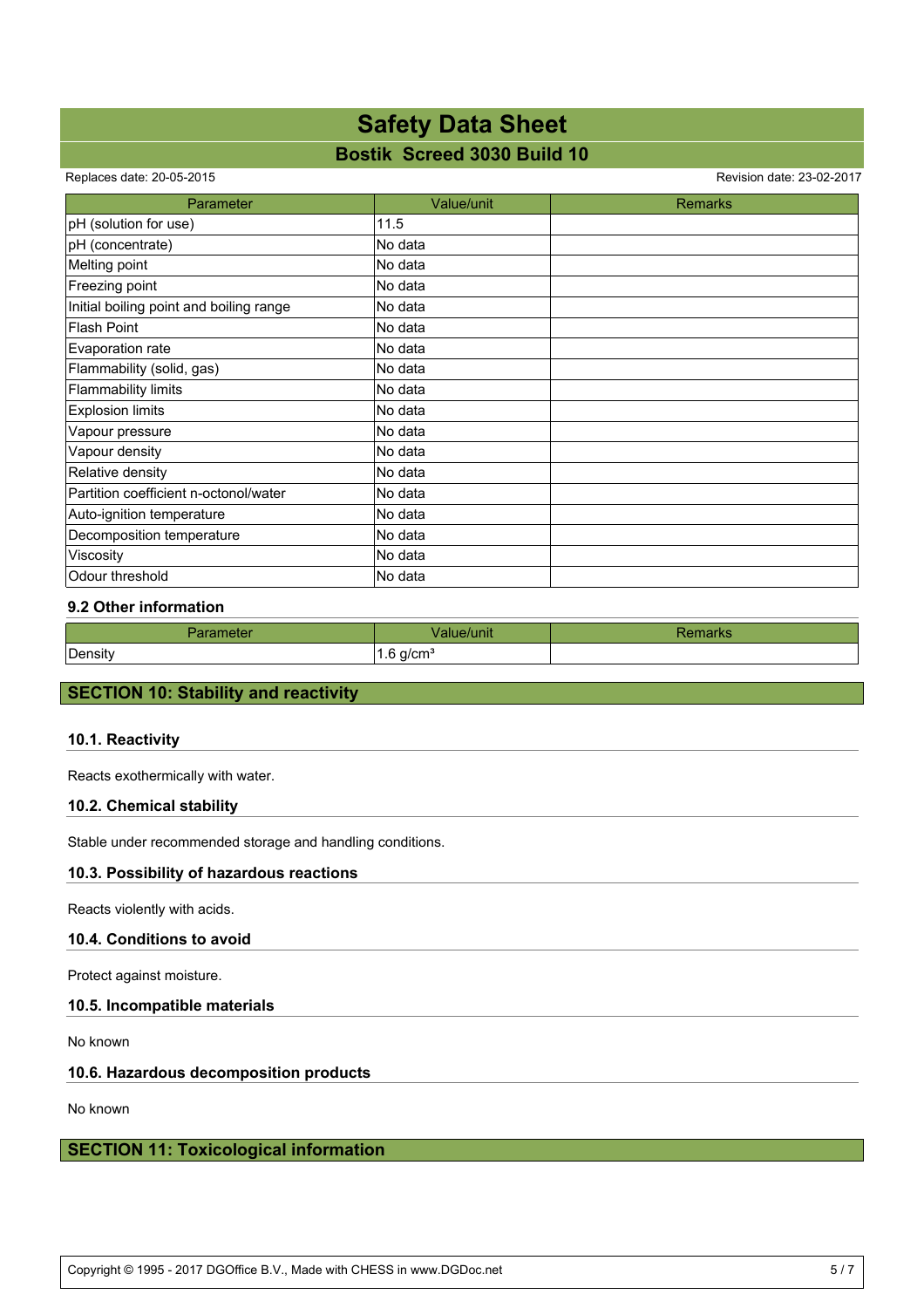## **Bostik Screed 3030 Build 10 Safety Data Sheet**

Replaces date: 20-05-2015 Revision date: 23-02-2017

#### **11.1. Information on toxicological effects**

| Acute toxicity - oral:                | May cause chemical burns in mouth and throat.                                                                                                                                                                           |  |  |  |
|---------------------------------------|-------------------------------------------------------------------------------------------------------------------------------------------------------------------------------------------------------------------------|--|--|--|
| Acute toxicity - dermal:              | May cause smarting, redness and eczema. Use of the product after the expiration of the<br>stated shelf-life may increse the risk of chromium induced eczema.                                                            |  |  |  |
| Acute toxicity - inhalation:          | Irritating to respiratory system. Inhalation of dust in high contents may irritate the mucous<br>membranes of the respiratory organs. Observe local regulations.                                                        |  |  |  |
| <b>Skin corrosion/irritation:</b>     | Causes skin irritation.                                                                                                                                                                                                 |  |  |  |
| Serious eye damage/eye<br>irritation: | Causes serious eye damage.                                                                                                                                                                                              |  |  |  |
| Other toxicological effects:          | The product is chrome reduced to reduce the risk of chromium allergy. The effect is reduced<br>during storage, especially in humid environments. Observe durability. Store in the original<br>container in a dry place. |  |  |  |

#### **SECTION 12: Ecological information**

#### **12.1. Toxicity**

No known negative effects.

#### **12.2. Persistence and degradability**

No information available

#### **12.3. Bioaccumulative potential**

No information available

#### **12.4. Mobility in soil**

No information available

#### **12.5. Results of PBT and vPvB assessment**

#### **12.6. Other adverse effects**

No known negative effects.

#### **Other Information**

Prevent discharges into the sewage system, watercourses or ground.

#### **SECTION 13: Disposal considerations**

#### **13.1. Waste treatment methods**

The generation of waste should be avoided or minimized wherever possible. Empty containers or liners may retain some product residues. This material and its container must be disposed of in a safe way. Dispose of surplus and non-recyclable products via a licensed waste disposal contractor. Disposal of this product, solutions and any by-products should at all times comply with the requirements of environmental protection and waste disposal legislation and any regional local authority requirements. Avoid dispersal of spilled material and runoff and contact with soil, waterways, drains and sewers.